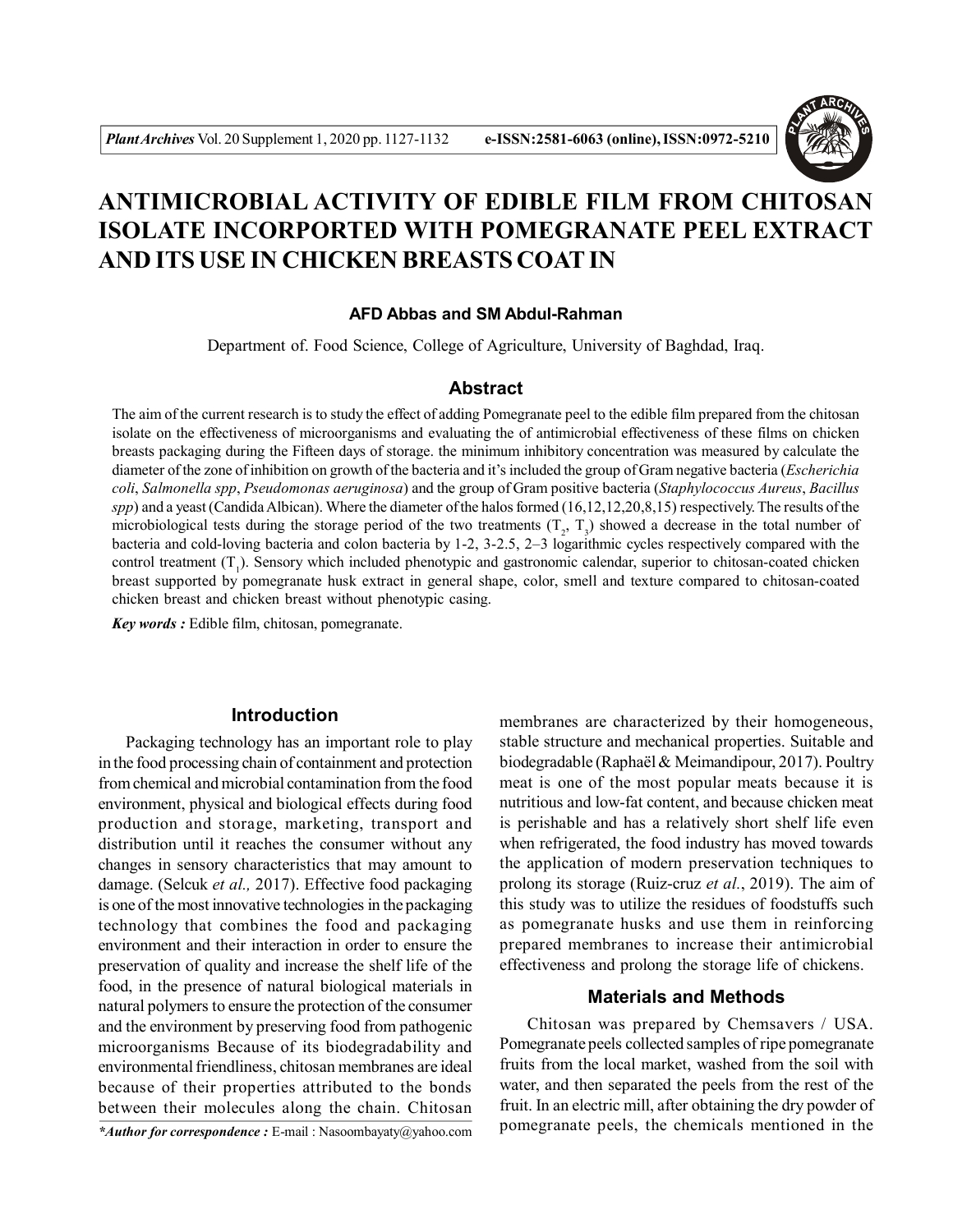working methods were all intended for chemical analysis.

### **Preparation of film solution**

Film forming solution was prepared according to the method described by (Berizi *et al.,* (2018) with some modifications as follows:

2 g of chitosan was dissolved in 1% of Acetic acid under stirring for 5 minutes. Then the solution was heated to 40°C for 3 h under stirring. Then, the solution left to cool at room temperature. Then Glycerol was added as a plasticizer at the concentration of 1% under stirring for 10 minutes, and then the extract of Pomegranate peels was added to the film solution with a concentration of 3%.Filtration with cloth was performed to avoid any lumps in the solution; pH was adjusted to 7 by NaOH 0.01N. To remove the air bubbles from the film solution the vacuum pump was used for 10 minutes and then the film solution, was stored in the refrigerator in dark conditions to prevent oxidation.

## **Minimum inhibitory concentration**

The method described by (Jose, *et al.,* 2016**)** was used to determine the minimum concentration of inhibition by preparing membranes in tablets of 6 mm diameter containing pomegranate husk extract (75%), disinfecting the tablets using ultraviolet light for 5-1 minutes. side. All the media was prepared in the laboratory according to the instructions of the equipped company, sterilized with the sterilizer at 121  $\degree$  C and at a pressure of 121 g / cm<sup>2</sup> for 15 minutes. The tested organisms were activated by taking Loop from the bacterial farm to the center of Nutrient broth under sterile conditions and incubation at 37 ° C for 24 hours. Cram stain (Staphylococcus aureus, Bacillus cereus (both individually. In the case of Candida albicans), active in PDB medium and incubated at 28 ° C for 24 hours (Al-Delaimy and Ali., 1970). Microbiology farms, which included a group of bacteria negative and positive for the dye Cram in addition to yeast, transfer 1 ml of them to Petri dishes The vaccine size was  $1 \times 10x$ colony formation unit / ml and using the Muller Hinton Acar culture medium, the prepared membrane tablets were placed at a rate of 4 tablets per dish and two replicates. The concentrations of pomegranate husk extract were added to the membrane  $(4,3,2,1)\%$  The dishes were incubated at appropriate temperatures for each type of microorganism and for 24 hours for bacteria and 48 hours for yeast. After incubation, the diameter of the transparent corona formed was measured using a sensitive digital micrometer to the nearest 0.01 mm. The lowest inhibitory concentration is defined as the lowest concentration of antimicrobial agent and inhibitor of its growth.

## **Method of sampling**

In the days of chicken breasts (15,12,9,6,3,1) weighed 10 grams of chicken breast model. Meat samples were placed in a sterile plastic dish and stored at refrigerator temperature. The samples were evaluated for microbiological tests.

## **Microbiology analytical of chicken breasts**

The method described was followed (Moghimi *et al*., 2017). In the microbiological examination of chicken breasts, which included the total number of bacteria, the method of casting dishes using the Nutrient agar food medium and incubated at 37 ° C for 24-48 hours, after the lap period was calculated the number of colonies developed using a colony counter The same method was used to calculate the numbers of bacteria in subsequent experiments, taking into account the use of a control plate for each treatment. Nutrient agar was prepared and incubated at 7 ° C for 7-10 days. Coliform bacteria was estimated using MacConkey agar and dishes were incubated at 37 ° C for 48-24 hours.

## **Sensory evaluation**

Samples of chicken breast were evaluated according to a form (Baker & Darfler, 1981) with some modifications. Sensory quality tests were carried out for the packaged and unpacked samples during the storage period of the refrigerator for days (15,12,9,6,3,1) and included (general shape, color, smell, textures). Statistical analysis

# **Results and Discussion**

## **Minimum inhibitory concentration**

The efficacy of chitosan membranes supported by pomegranate peel extract at concentrations of (4,3,2,1) %, was tested as antimicrobials towards some of Crampositive and Cram-negative bacteria in addition to yeast, in light of recording the diameters of growth-free areas (damping halos) surrounding the tablets. The results are as shown in (Table 1). The addition of pomegranate peel extract at a concentration of 3% is the lowest inhibitory concentration for the growth of all microorganisms tested. Qatar reached the aura of inhibition of bacterial growth (*Escherichia coli, Salmonella typhimurium, Staphylococcus aureus, Bacillus cereus, Pseudomonas aeuroginosa*) 12,20,8,12,16 Mm respectively, The yeast (Candida albicans (The diameter of the transparent corona was 15 mm, and when the extract was used at a concentration of 4%, its inhibitory effect increased. It has an inhibitory effect on the studied organisms except bacteria *E. coli* And bacteria *Bacillus cereus* The diameters of auras (13 and 18) mm were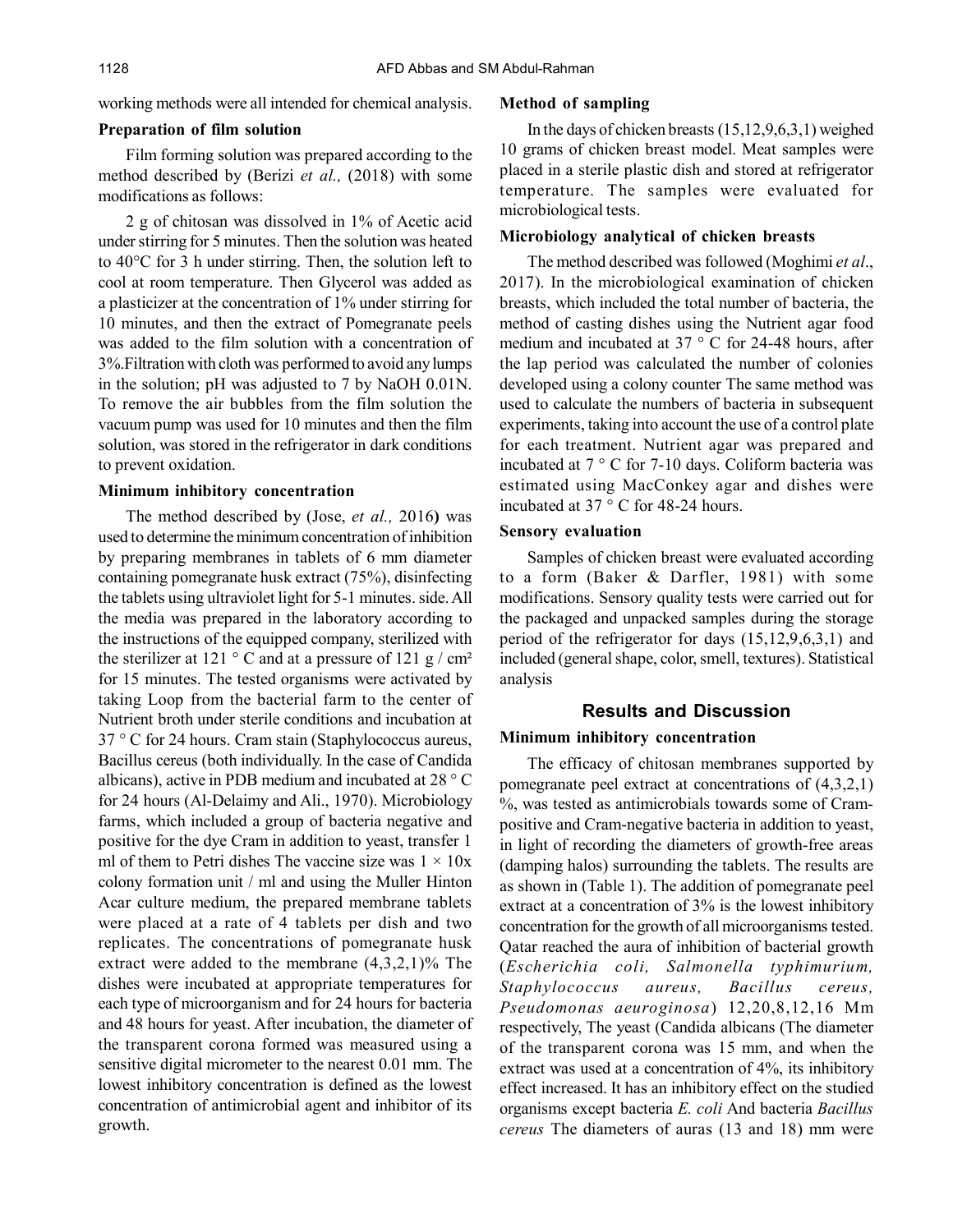successive, and when using the extract at a concentration of 1%, the aura of inhibition appeared only on bacteria *Bacillus cereus* The diameter was 13 mm). Numerous studies have shown that pomegranate peel extracts show antimicrobial activity, which can be attributed to its high content of multiple phenolic compounds, which include (punicalagin A, punicalagin B, gallic acid, ellagic acid, chlorogenic acid, caffeic acid, catchin, epicatechin, rutin, quercetin) It has antioxidant and antimicrobial effects (Akhtar *et al*., 2015**)**.

|  | <b>Table 1:</b> Effect of adding different concentrations of pomegranate peel |
|--|-------------------------------------------------------------------------------|
|  | extract to chitosan membranes on the inhibition of a number of                |
|  | microorganisms.                                                               |

| Type of bacteria        | Transparent halo diameter (Mm) |                                     |     |    |    |  |
|-------------------------|--------------------------------|-------------------------------------|-----|----|----|--|
|                         | Control                        | <b>Concentration of pomegranate</b> |     |    |    |  |
|                         |                                | peel extract                        |     |    |    |  |
|                         |                                | 1%                                  | 2%  | 3% | 4% |  |
| Salmonella typhimurium  | N.Z                            | N.Z                                 | N.Z | 12 | 14 |  |
| Escherichia coli        | N.Z                            | N.Z                                 | 13  | 16 | 18 |  |
| Pseudomonas aeuroginosa | N.Z                            | N.Z                                 | N.Z | 12 | 16 |  |
| Bacillus cereus         | N.Z                            | 13                                  | 18  | 20 | 22 |  |
| Staphylococcus aureus   | N.Z                            | N.Z                                 | N.Z | 8  | 14 |  |
| Candida albicans        | N.Z                            | N.Z                                 | 13  | 15 | 17 |  |

## **Microbial result**

## **Total count**

According to the total number of bacteria of chicken breast slices samples represented by the control model  $(T_1)$  not coated,  $(T_2)$  the sample coated with chitosan membrane only,  $(T_3)$  sample coated with chitosan film + pomegranate peel extract and stored in the refrigerator for a period of 15 days. The results of ( Fig. 2) show that the bacterial numbers of the three samples  $(T_3, T_2, T_1)$ 

were 3.8 log cuf/g on day 1, after 9 days of refrigerated storage, the chitosan membranes supported by pomegranate husk treatment  $(T_3)$ maintained Acceptable microbial load of 5.3 log cuf / g, and treatments  $(T_2, T_1)$  reached  $(7.7, 8.7)$ log cuf / gm respectively, and at the end of the conservation period the bacterial numbers exceeded the limits allowed for the sample coated with chitosan film + pomegranate crust extract  $(T_3)$ . The apparent rise in the total bacterial count of T1 may be due to the fact that chicken breasts are not wrapped in chitosan membrane solution and exposed to oxygen directly, thus increasing the number of aerobic bacteria that cause meat



**Fig. 1:** Inhibiting the growth of different microorganisms with chitosan membranes containing different concentrations of pomegranate peel extract.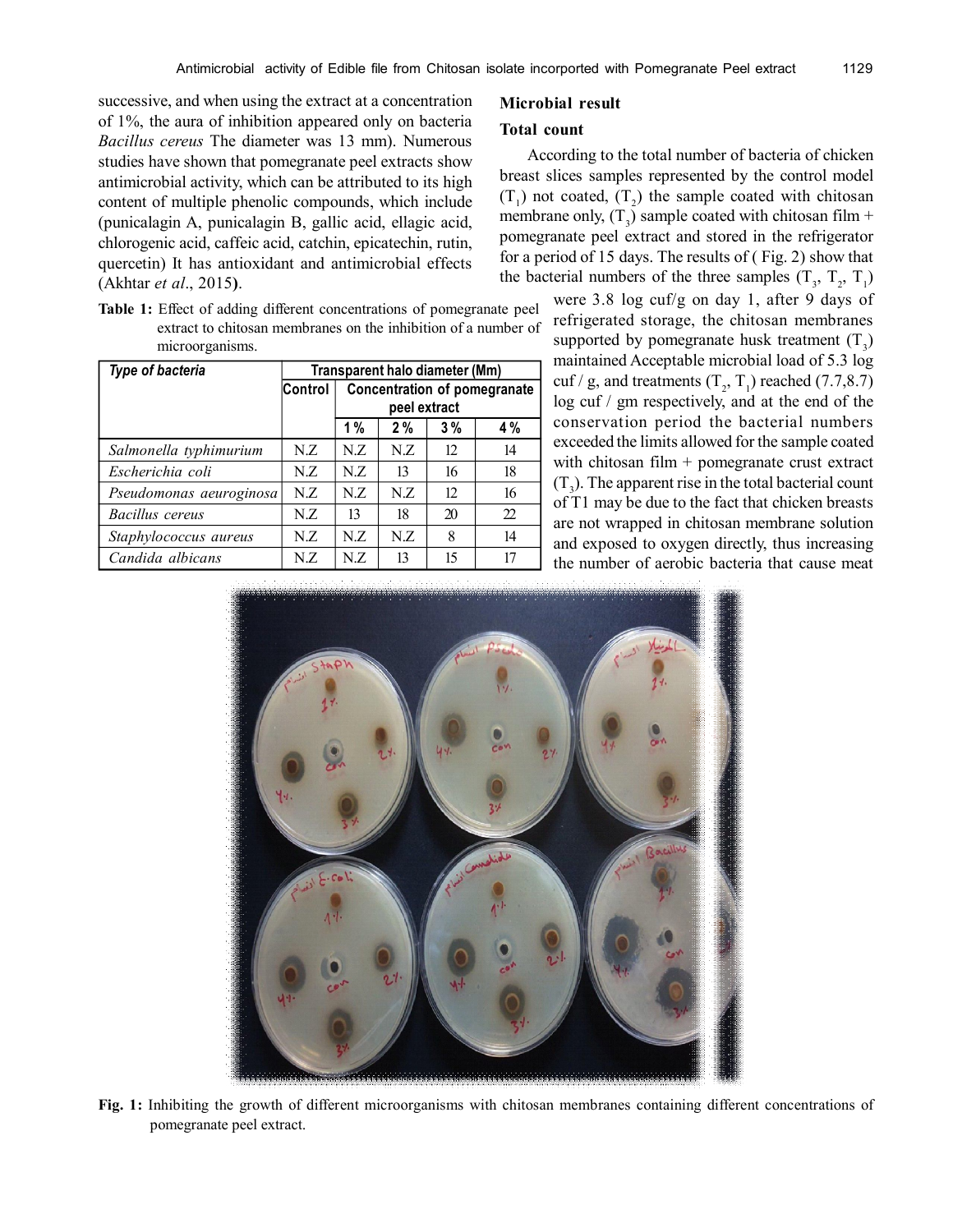spoilage. As for the treatment  $(T_2)$  represented by the chicken breasts coated with chitosan membrane unit, it was able to preserve the meat until the sixth day compared to the control treatment is not encapsulated, the bacterial number of 5.8 log cuf / g. These results are consistent with the results of (Shahbazi & Shavisi, 2017) when using chitosan membrane supported with cinnamon extract at a concentration of 1% to maintain the chicken hamburger at  $4 \circ C$ , the number of bacteria at the beginning of the storage period 4.39 log cuf / g and after 10 days the number of bacteria For the control model and for the chitosan-treated membrane, the chitosan-treated membrane and cinnamon extract (8.99, 7.2 and 5.36) and cuf / gm respectively. The reason is due to the overlapping action of the nature of membranes with good oxygen retention properties (Vieira *et al.,* 2011; Chiumarelli & Hubinger, 2014), which inhibit aerobic bacteria by reducing the entry of oxygen, which is essential for the growth of microorganisms.



**Fig. 2:** Total number of bacteria for chicken breast treatments during cold storage.

## **Number of Sychrotrophic bacteria**

Fig. (3) shows the effect of the three coefficients  $(T_3, T_2, T_1)$  on the number of cold-tolerant bacteria for chicken breasts stored at  $4^{\circ}$ C. T<sub>2</sub>) compared with the control treatment (T1) which exceeded the allowed limits as it was 10.20 log cuf/ gm. The inhibitory action of chitosan may be due to the presence of a positive charge on the NH $f$  z group on the side of the kleososin molecules that interact with large, negatively charged molecules on the surface of the microbial cell, leading to the leakage of components from within the cells of microorganisms. chitosan is associated with the inactivation of polysaccharides of the outer layer of Cram-negative bacteria as the main group of microorganisms responsible for spoilage of meat stored in the refrigerator (Pereda *et al.,* 2011). (Alsaggaf *et al.,* 2017) also attributed the antimicrobial activity of pomegranate peel extract to the sensitivity of phospholipids in cell membranes, curbing microbial enzyme systems and increasing cell permeability



**Fig. 3:** Preparation of cold-loving bacteria for chicken breast treatments during cold storage.

or excessive leakage of cellular components.

#### **Number of coliform**

The results of Fig. (4) show a decrease in the number of colon bacteria for samples  $(T_3, T_2)$  compared with the control treatment  $(T_1)$  as the numbers at the end of the shelf life reached 5.5 log cuf/ gm of the sample chicken meat coated with chitosan membrane supported by extract  $(T_3)$  compared with The control treatment  $(T_1)$ and the chitosan-coated chicken meat sample  $(T_2)$ increased at the end of the shelf life to 6. log cuf/ gm for treatment  $(T_2)$  and 6.8 log cuf/ gm for treatment  $(T_1)$ . (Yuan *et al.,* 2015) stated that the chitosan membrane was effective in reducing the number of negative bacteria of the Cram stain because the outer membrane is composed of lipopolysaccharide (LPS) and bivalent positive ions  $(Ca2 + and Mg2 +)$  in the outer membrane play an important role Stabilization of basic anionic negative charges in polysaccharides. It can be assumed that chitosan replaces the divalent positive ions at their binding sites on the cell wall of the bacterium and thus interferes between the positive charges of chitosan and the negative charges on the cell wall of the Cram negative dye, causing the membrane to disintegrate or dissolve and the cellular contents of the bacterium to die.

#### **Sensory evaluation**

The sensory qualities of edible food are the main key to accepting the food product definitively, and it is one of the factors that contribute to the perception of the consumer of the quality of food such as flavor, appearance and textures. During handling and storage (Weber, 2001).

(Table 2) shows the sensory characteristics of chicken meat samples during different storage period after (15,12,9,6,3,1) days of preservation. On the first day, all samples had the same scores, but the scores began to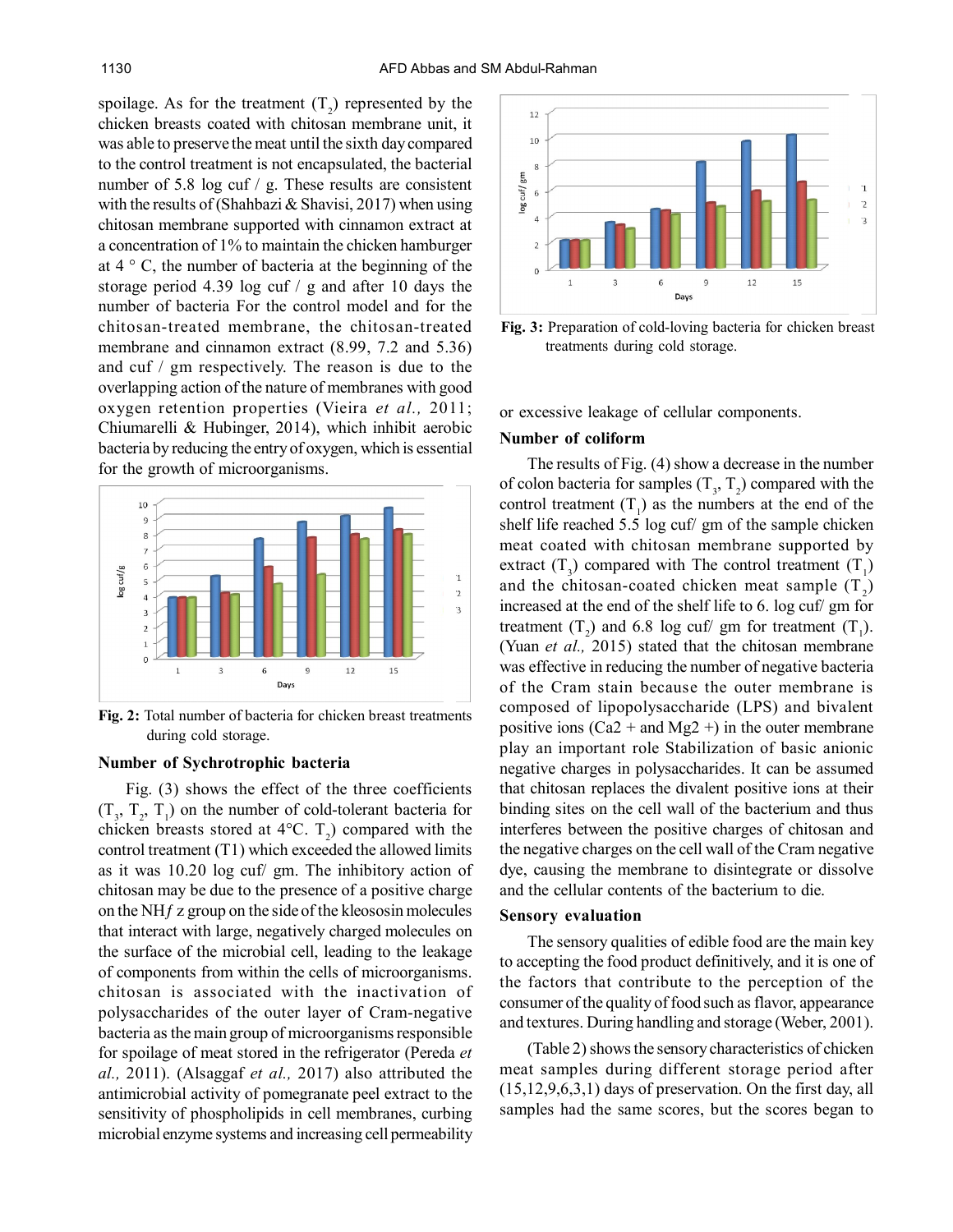|                | <b>Storage</b><br>in days | <b>Overall shape</b><br>5 degrees | Virtual color<br>5 degrees | Odor <sub>5</sub><br>degrees | Textures5<br>degrees | The final<br>grade |
|----------------|---------------------------|-----------------------------------|----------------------------|------------------------------|----------------------|--------------------|
| $\mathbf{T}_1$ | 1                         | 5                                 | 5                          | $\overline{4}$               | 5                    | 19                 |
|                | $\overline{3}$            | $\overline{4}$                    | $\overline{4}$             | 3                            | $\overline{4}$       | 15                 |
|                | 6                         | $\overline{2}$                    | 3                          | $\overline{2}$               | $\overline{4}$       | 11                 |
|                | 9                         | $\overline{2}$                    | 1                          | 1                            | $\overline{2}$       | 6                  |
|                | 12                        | $\mathbf{1}$                      | $\mathbf{1}$               | 1                            | 1                    | $\overline{4}$     |
|                | 15                        | 1                                 | 1                          | 1                            | 1                    | $\overline{4}$     |
| $T_{2}$        | $\mathbf{1}$              | 5                                 | 5                          | $\overline{4}$               | 5                    | 19                 |
|                | $\overline{3}$            | $\overline{4}$                    | 5                          | 3                            | 3                    | 15                 |
|                | 6                         | $\overline{3}$                    | $\overline{4}$             | $\overline{2}$               | 3                    | 12                 |
|                | 9                         | $\overline{c}$                    | 3                          | $\overline{c}$               | $\overline{2}$       | 9                  |
|                | 12                        | $\overline{2}$                    | $\overline{2}$             | $\mathbf{1}$                 | $\overline{2}$       | $\overline{7}$     |
|                | 15                        | 1                                 | 1                          | 1                            | 1                    | $\overline{4}$     |
| $T_{3}$        | 1                         | 5                                 | 5                          | $\overline{4}$               | 5                    | 19                 |
|                | 3                         | $\overline{4}$                    | 5                          | $\overline{4}$               | $\overline{4}$       | 17                 |
|                | 6                         | $\overline{4}$                    | $\overline{4}$             | 3                            | $\overline{4}$       | 15                 |
|                | 9                         | $\overline{3}$                    | $\overline{4}$             | $\overline{3}$               | 3                    | 13                 |
|                | 12                        | $\mathbf{1}$                      | $\overline{2}$             | 1                            | 3                    | 7                  |
|                | 15                        | $\mathbf{1}$                      | $\,1$                      | $\mathbf{1}$                 | $\mathbf{1}$         | $\overline{4}$     |



**Fig. 4:** Logarithm of the number of colon bacteria for chicken breast treatments during storage.

decrease with increasing storage time, but the decrease was slower for the  $T_3$  sample compared to  $T_1$  and  $T_2$ . In comparison with This may be due to the acceptance by the arbitrators of the chicken breast coated with extracted chitosan membrane more than the chitosan-coated specimen alone and the non-coated specimen.

# **Conclusions**

- 1. The possibility of using chitosan for the preparation of edible membranes and use in food packaging, especially as these substances are biodegradable that cause cleanliness of the environment and can be a substitute for plastics in food preservation.
- 2. Utilization of pomegranate peel residues by extracting and strengthening the chitosan membranes at the minimum inhibition concentrations, which proved its

antioxidant effectiveness, which makes it eligible for packaging for conservation purposes.

# **References**

- Akhtar, S., T. Ismail, D. Fraternale and P. Sestili (2015). Pomegranate peel and peel extracts: Chemistry and food features. *Food chemistry*, **174:** 417-425.
- Al Delaimy, K.S. and S.H. Ali (1970). Antibacterial action of vegetable extracts on the growth of pathogenic bacteria. *Journal of the Science of Food and Agriculture*, **21(2):** 110-112.
- Alsaggaf, M.S., S.H. Moussa and A.A. Tayel (2017). Application of fungal chitosan incorporated with pomegranate peel extract as edible coating for microbiological, chemical and sensorial quality enhancement of Nile tilapia fillets. *International journal of biological macromolecules*, **99:** 499-505 and *Pharmaceutical Technology*, 2011; **2(3):** 23-27.
- Baker, R.C. and J.M. Darfler (1981). The development of a poultry ham product. *Poultry Science*, **60(7):** 1429-1435.
- Berizi, E., S. Hosseinzadeh, S.S. Shekarforoush and G. Barbieri (2018). Microbial, chemical, textural and sensory properties of coated rainbow trout by chitosan combined with pomegranate peel extract during frozen storage. *International journal of biological macromolecules*, **106:** 1004-1013.
- Chiumarelli, M. and M.D. Hubinger (2014). Evaluation of edible films and coatings formulated with cassava starch, glycerol, carnauba wax and stearic acid. *Food hydrocolloids*, **38:** 20-27.
- José, C., R. Daylin, A. Carlos and M. Galba (2016).